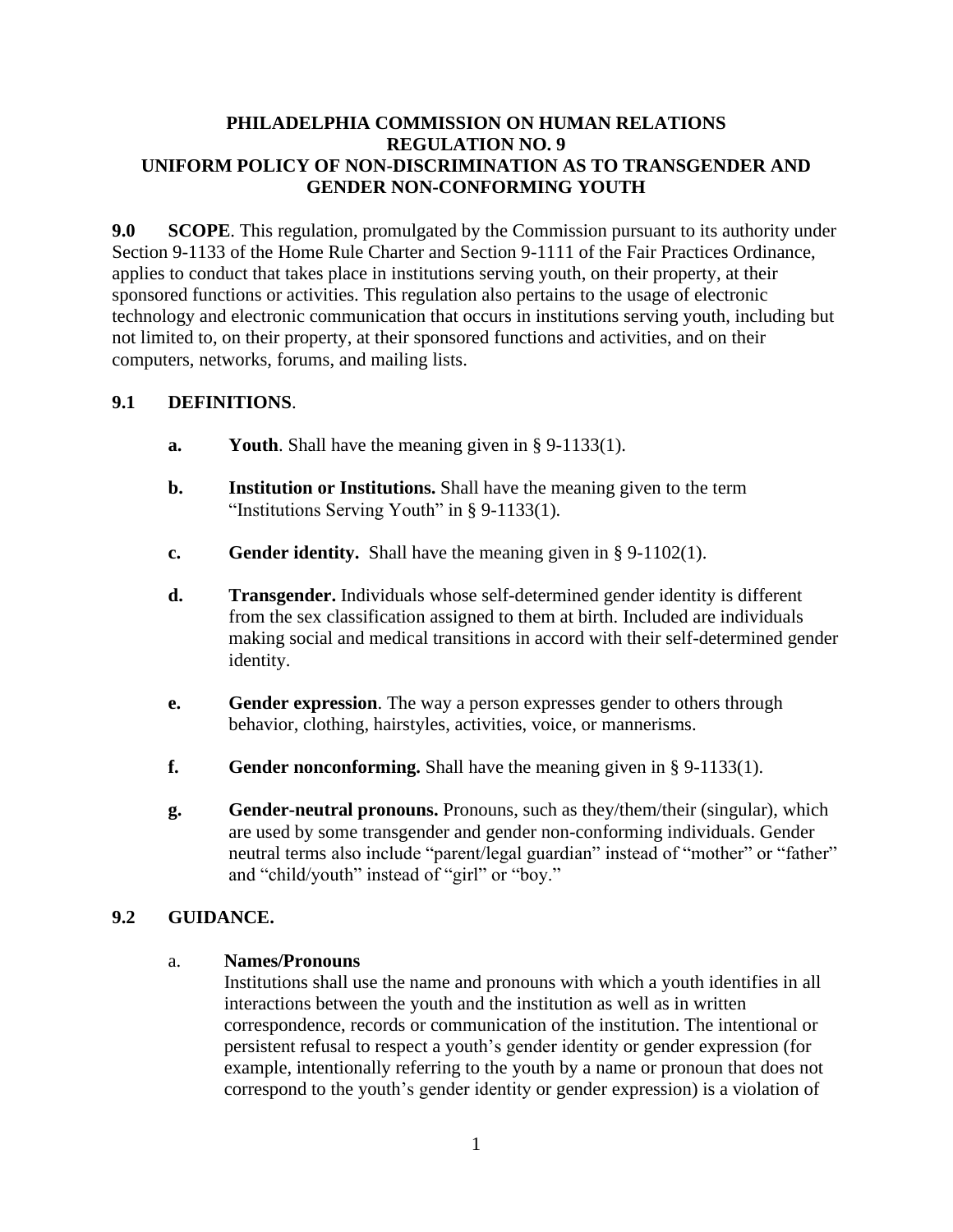this regulation. Upon receipt of a complaint alleging such violation, the Commission shall investigate the complaint pursuant to the practices and procedures set forth in Regulation No. 2.

#### b. **Hate Speech**

Institution personnel shall not use derogatory or offensive terminologies when communicating with or referring to a transgender or gender nonconforming individual. Institution personnel shall take reasonable steps to prevent and promptly correct any derogatory or offensive terminologies used in communication with or in reference to a transgender or gender nonconforming individual. Offensive slurs when used in any context may be considered hate speech.

### **c. Privacy/Confidentiality**

Institution personnel shall not disclose information that may reveal a youth's transgender identity or gender nonconformity to others, including staff, peers, parents, and other members of the public, unless the youth has authorized such disclosure. Institution personnel shall take reasonable steps to prevent and promptly correct any disclosure of information that may reveal a youth's transgender identity or gender nonconformity to others, including staff, peers, parents, and other members of the public, unless the youth has authorized such disclosure. The intentional or persistent disclosure of a youth's gender identity, or gender nonconformity, or the failure to secure documents or other information pertaining to the youth's gender identity or gender nonconformity is a violation of this regulation. Upon receipt of a complaint alleging such violation, the Commission shall investigate the complaint pursuant to the practices and procedures set forth in Regulation No. 2.

#### **d. Gender-Expansive Activities**

To the extent possible, institutions should reduce or eliminate the practice of segregating youth by gender. In situations where youth are segregated by gender, youth shall be assigned and permitted to participate in any such activities consistent with their gender identity.

#### **h. Gender-Neutral Language**

To the extent possible, institutions should use gender-neutral language in written communication, regardless of a youth's gender identity. This includes using "they" (singular) instead of "he/she." This also includes using "parent/legal guardian" instead of "mother" or "father" and "child/youth" instead of "girl" or "boy."

#### **e. Restroom Access**

Youth shall have access to the restroom that corresponds to their gender identity. Any youth who has a need or desire for increased privacy, regardless of the underlying reason, should be provided access to a single-stall restroom, but no youth shall be required to use such a restroom. To the extent a single-stall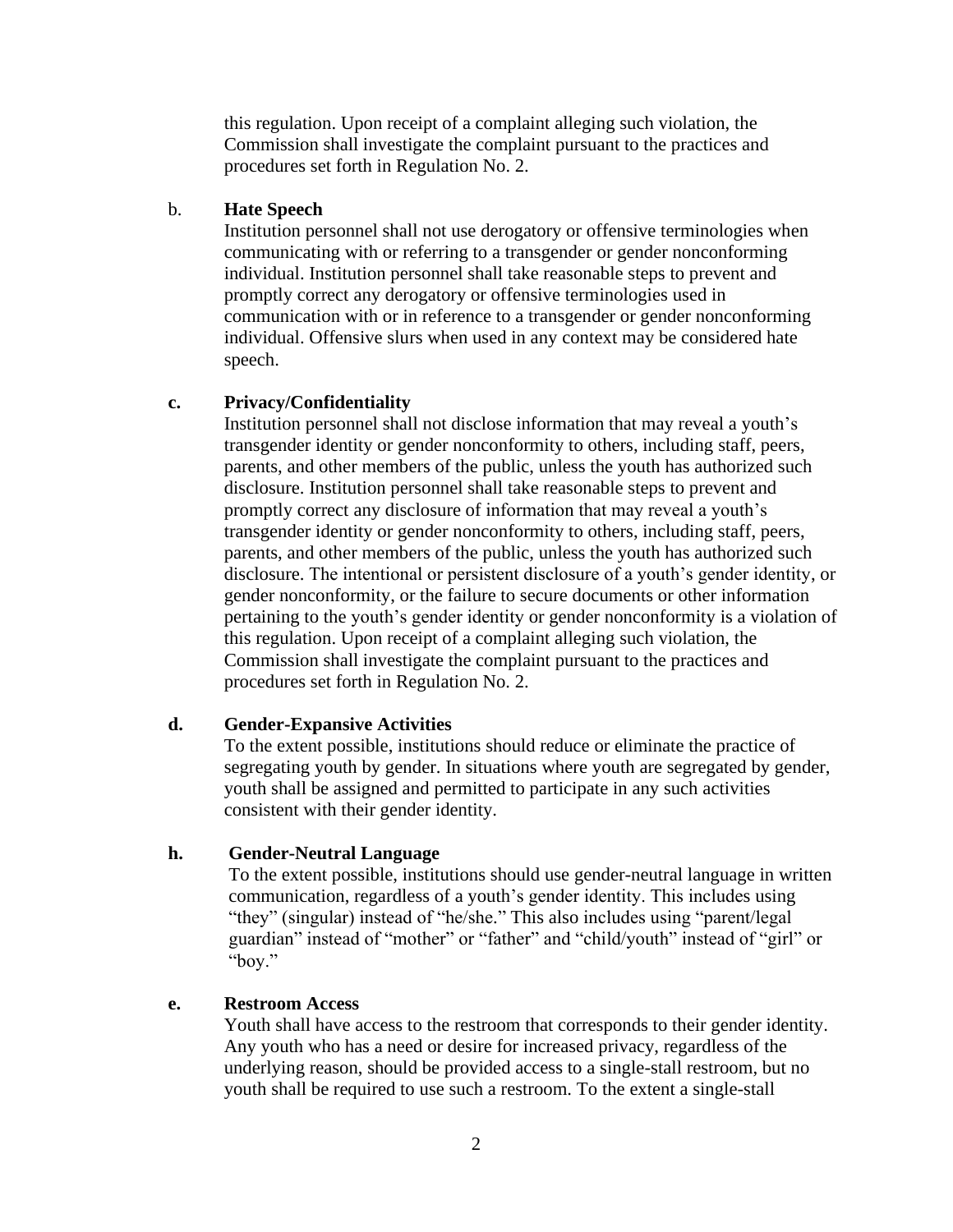restroom is unavailable, the institution shall provide a reasonable alternative arrangement that is agreeable to the child/youth.

### **f. Locker/Dressing Room Access**

Children/youth shall have access to the locker/dressing room that corresponds to their gender identity. Any youth with a need or desire for heightened privacy, regardless of the underlying reason, should be provided with a reasonable alternative arrangement that is agreeable to the youth. Any alternative arrangement should be provided in a way that protects the confidentiality of a youth's gender identity.

### **g. Dress Codes/Uniforms**

Where dress codes exist, youth shall be permitted to dress in clothing that corresponds to their gender identity or gender expression, including maintaining a gender-neutral appearance.

# **9.3 DISCRIMINATION/ HARASSMENT.**

#### a. **Discrimination**

Section 9-1102(1)(e) of the Fair Practices Ordinance defines Discrimination as: Any direct or indirect practice of exclusion, distinction, restriction, segregation, limitation, refusal, denial, differentiation or preference in the treatment of a person on the basis of actual or perceived race, ethnicity, color, sex (including pregnancy, childbirth, or a related medical condition), sexual orientation, gender identity, religion, national origin, ancestry, age, disability, marital status, source of income, familial status, genetic information or domestic or sexual violence victim status, or other act or practice made unlawful under this Chapter or under the nondiscrimination laws of the United States or the Commonwealth of Pennsylvania as unlawful.

Any violation of Section 9-1133, as explained in these regulations, may create a presumption of discrimination under the Fair Practices Ordinance. Upon receipt of a complaint alleging such violation, the Commission shall investigate the complaint pursuant to the practices and procedures set forth in Regulation No. 2.

#### **b. Investigation**

It shall be the responsibility of each institution to ensure that any incident of discrimination, harassment, or violence is immediately and thoroughly investigated. The institution shall fully communicate the process which will be used during the investigation and communicate the status of the investigation to the youth. The institution shall take appropriate corrective action to remediate discrimination or harassment.

**9.4 TRAINING AND POSTING REQUIREMENT.** Institutions shall regularly conduct training for all staff members on their responsibilities under the uniform policy of nondiscrimination set forth in applicable laws and this regulation. To the extent possible, institutions